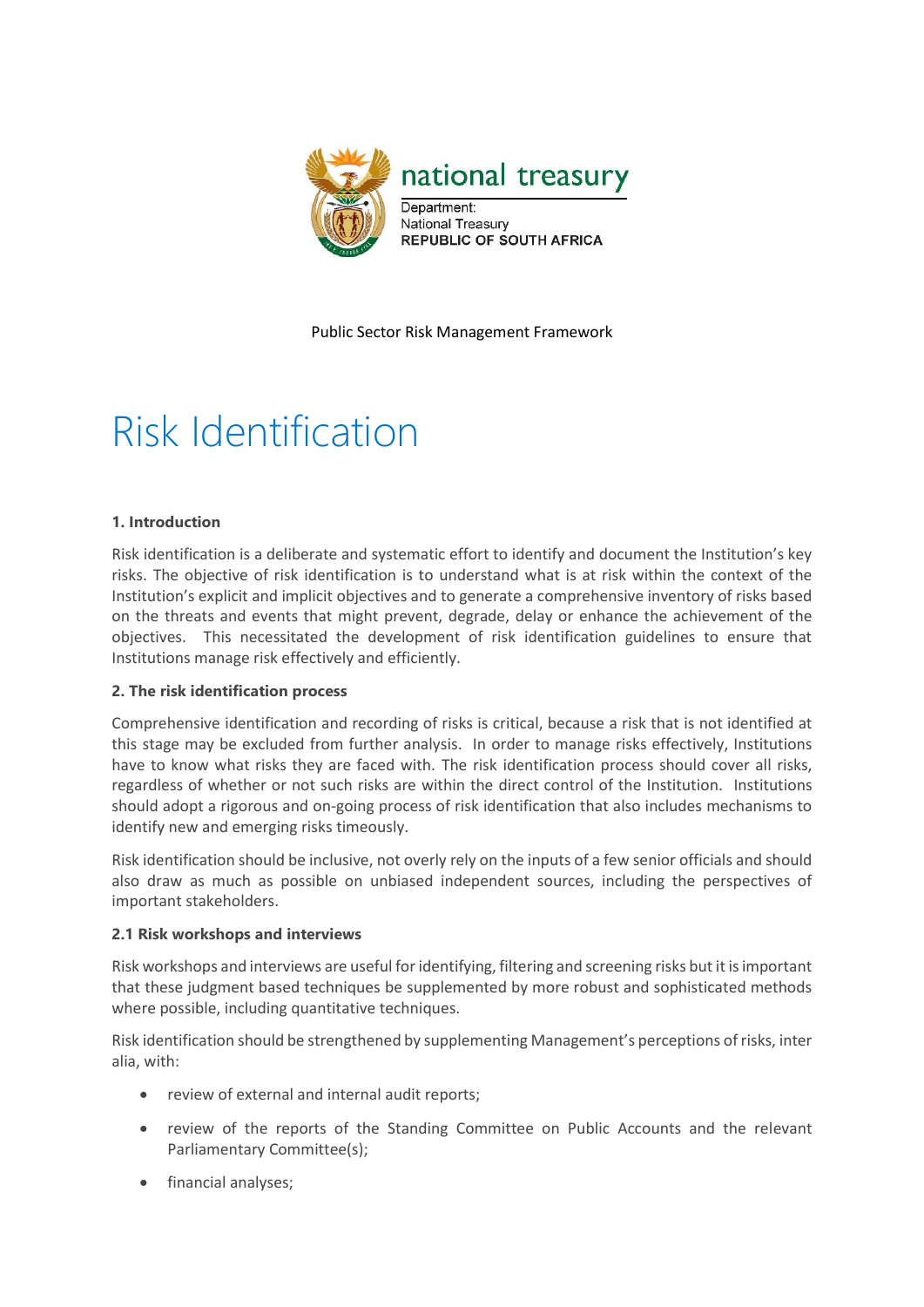- historic data analyses;
- actual loss data;
- interrogation of trends in key performance indicators;
- benchmarking against peer group or quasi peer group;
- market and sector information:
- scenario analyses; and
- forecasting and stress testing.

## **2.2 Focus points of risk identification**

To ensure comprehensiveness of risk identification the Institution should identify risk factors through considering both internal and external factors, through appropriate processes of:

## **2.2.1 Strategic risk identification**

Strategic risk identification to identify risks emanating from the strategic choices made by the Institution, specifically with regard to whether such choices weaken or strengthen the Institution's ability to execute its Constitutional mandate:

- strategic risk identification should precede the finalization of strategic choices to ensure that potential risk issues are factored into the decision making process for selecting the strategic options;
- risks inherent to the selected strategic choices should be documented, assessed and managed through the normal functioning of the system of risk management; and
- strategic risks should be formally reviewed concurrently with changes in strategy, or at least once a year to consider new and emerging risks.

#### **2.2.2 Operational risk identification**

Operational risk identification to identify risks concerned with the Institution's operations:

- operational risk identification should seek to establish vulnerabilities introduced by employees, internal processes and systems, contractors, regulatory authorities and external events;
- operational risk identification should be an embedded continuous process to identify new and emerging risks and consider shifts in known risks through mechanisms such as management and committee meetings, environmental scanning, process reviews and the like; and
- operational risk identification should be repeated when changes occur, or at least once a year, to identify new and emerging risks.

#### **2.2.3 Project risk identification**

Project risk identification to identify risks inherent to particular projects:

- project risks should be identified for all major projects, covering the whole lifecycle; and
- for long term projects, the project risk register should be reviewed at least once a year to identify new and emerging risks.

#### **3. How to perform risk identification**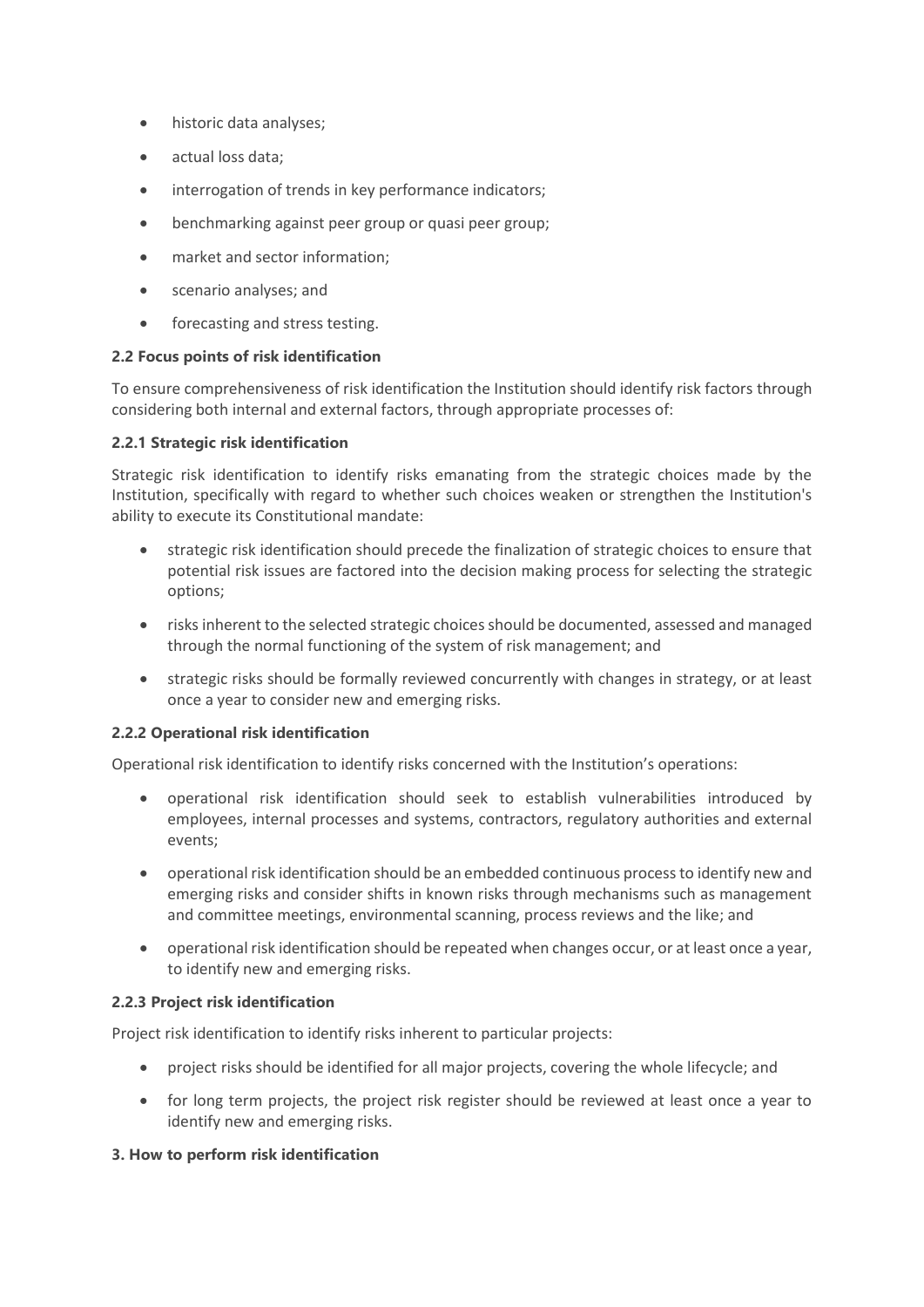It is crucial to have knowledge of the business before commencing with risk identification process. It is also important to learn from both past experience and experience of others when considering the risks to which an Institution may be exposed and the best strategy available for responding to those risks.

Risk identification starts with understanding the Institutional objectives, both implicit and explicit. The risk identification process must identify unwanted events, undesirable outcomes, emerging threats, as well as existing and emerging opportunities. By virtue of an Institution's existence, risks will always prevail, whether the Institution has controls or not.

When identifying risks, it is also important to bear in mind that "risk" also has an opportunity component. This means that there should also be a deliberate attention to identifying potential opportunities that could be exploited to improve Institutional performance. In identifying risks, consideration should be given to risks associated with not pursuing an opportunity, e.g. failure to implement an IT system to collect municipal rates.

Risk identification exercise should not get bogged down in conceptual or theoretical detail. It should also not limit itself to a fixed list of [risk categories,](http://ag.treasury.gov.za/org/rms/rmf/Shared%20Documents/Templates/01.%20Template%20Risk%20Categories.doc) although such a list may be helpful.

The following are key steps necessary to effectively identify risks from across the Institution:

- Understand what to consider when identifying risks;
- Gather information from different sources to identify risks;
- Apply risk identification tools and techniques;
- Document the risks;
- Document the risk identification process; and
- Assess the effectiveness of the risk identification process.

#### **3.1 Understand what to consider when identifying risks**

In order to develop a comprehensive list of risks, a systematic process should be used that starts with defining objectives and key success factors for their achievement. This can help provide confidence that the process of risk identification is complete and major issues have not been missed.

#### **3.2 Gather information from different sources to identify risks**

Good quality information is important in identifying risks. The starting point for risk identification may be historical information about this or similar Institutions and then discussions with a wide range of stakeholders about historical, current and evolving issues, data analysis, review of performance indicators, economic information, loss data, scenario planning and the like can produce important risk information.

Furthermore, processes used during strategic planning like Strength Weakness Opportunity and Threat SWOT Analysis, Political Economic Social Technological Environment & Legal. PEST (EL) Analysis and benchmarking will have revealed important risks and opportunities that should not be ignored, i.e. they should be included in the risk register.

Certain disciplines like IT, Strategic Management, Health and Safety etc. already have in place established risk identification methodologies as informed by their professional norms and standards. The risk identification process should recognize and utilize the outputs of these techniques in order not to "re-invent the wheel".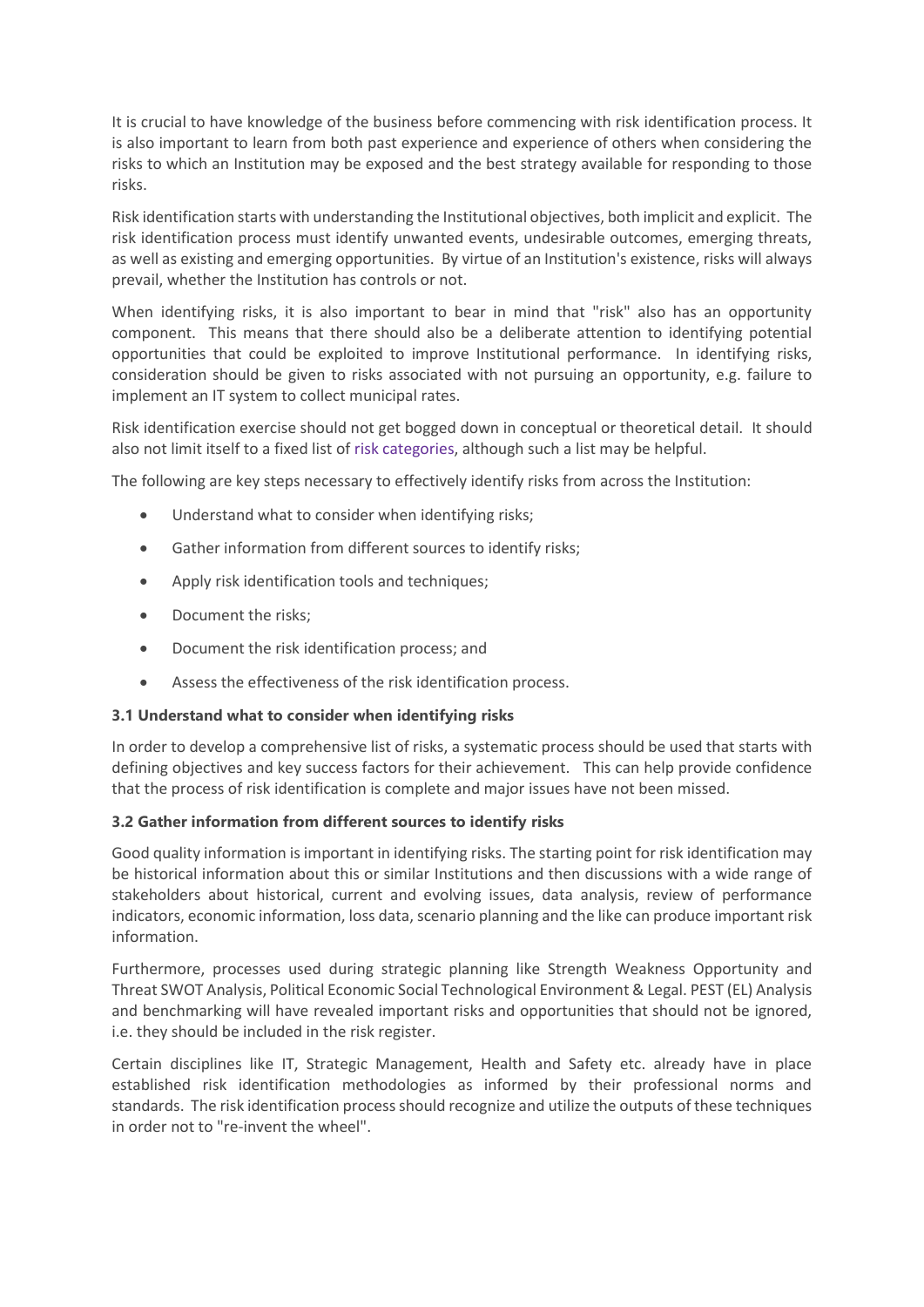## **3.3 Apply risk identification tools and techniques**

An Institution should apply a set of risk identification tools and techniques that are suited to its objectives and capabilities, and to the risk the Institution faces. Relevant and up-to-date information is important in identifying risks. This should include suitable background information where possible. People with appropriate knowledge should be involved in identifying risks.

Approaches used to identify risks could include the use of checklists, judgments based on experience and records, flow charts, brainstorming, systems analysis, scenario analysis, and system engineering techniques.

- The approach used will depend on the nature of the activities under review, types of risks, the Institutional context, and the purpose of the risk management exercise.
- Team-based brainstorming for example, where facilitated workshops is a preferred approach as it encourages commitment, considers different perspectives and incorporates differing experiences.
- Structured techniques such as flow charting, system design review, systems analysis, Hazard and Operability (HAZOP) studies and operational modeling should be used where the potential consequences are catastrophic and the use of such intensive techniques are cost effective.
- Since risk workshops are useful only for filtering and screening of possible risks, it is important that the workshops are supplemented by more sophisticated or structured techniques described above.
- For less clearly defined situations, such as the identification of strategic risks, processes with a more general structure, such as 'what-if' and scenario analysis could be used.
- Where resources available for risk identification and analysis are constrained, the structure and approach may have to be adapted to achieve efficient outcomes within budget limitations. For example, where less time is available, a smaller number of key elements may be considered at a higher level, or a checklist may be used.

#### **3.4 Document the risks identified**

The risks identified during the risk identification are typically documented in a [risk register](http://ag.treasury.gov.za/org/rms/rmf/Shared%20Documents/Examples/03.%20Example%20Risk%20Register.xls) that, includes (at this stage):

- risk description;
- how and why the risk can happen (i.e. causes and consequences); and
- the existing internal controls that may reduce the likelihood or consequences of the risks.
- It is essential when identifying a risk to consider the following three elements:
- description/event an occurrence or a particular set of circumstances;
- causes the factors that may contribute to a risk occurring or increase;
- the likelihood of a risk occurring; and
- consequences the outcome(s) or impact(s) of an event.

It is the combination of these elements that make up a risk and this level of detail will enable an Institution to better understand its risks.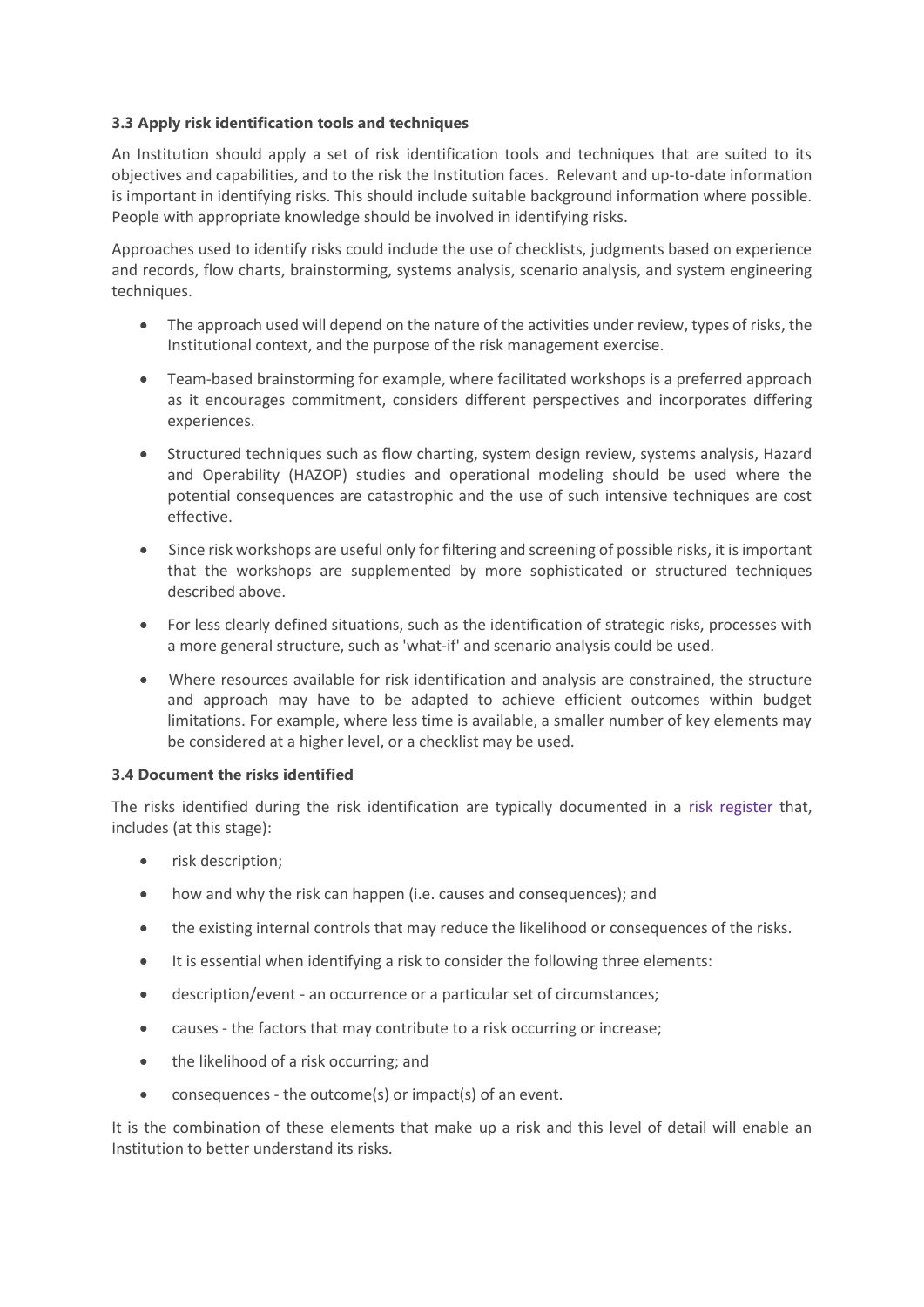## **3.5 Document your risk identification process**

In addition to documenting identified risks, it is also necessary to document the risk identification process to help guide future risk identification exercises and to ensure good practices are maintained by drawing on lessons learned through previous exercises. Documentation of this step should include:

- the approach or method used for identifying risks;
- the scope covered by the identification; and
- the participants in the risk identification and the information sources consulted.

Experience has shown that management often disregards well controlled risks when documenting the risk profile of the Institution. It is stressed that a well-controlled risk must still be recorded in the risk profile of the Institution. The reason for this logic is that the processes for identifying risks should ignore at that point any mitigating factors (these will be considered when the risk is being assessed).

#### **4. The outputs of risk identification**

The document in which the risks are recorded is known as the "risk register" and it is the main output of a risk identification exercise.

A risk register is a comprehensive record of all risks across the Institution or project depending on the purpose/context of the register. There is no single blueprint for the format of a risk register and Institutions have a great degree of flexibility regarding how they lay out their documents.

The [risk register](http://ag.treasury.gov.za/org/rms/rmf/Shared%20Documents/Examples/03.%20Example%20Risk%20Register.xls) serves three main purposes

- It is a source of information to report the key risks throughout the Institution, as well as to key stakeholders.
- Management uses the risk register to focus their priorities risks.
- It is to help the auditors to focus their plans on the Institution's top risks.

As a minimum, the risks register records:

- the risk;
- risk category;
- how and why the risk can happen "cause of risk";
- how will the risk impact the Institution if it materializes "impact on Institution";
- the qualitative and / or quantitative cost should the risk materialize;
- the likelihood and consequences of the risk to the Institution;
- the existing internal controls that may minimize the likelihood of the risk occurring;
- a risk level rating based on pre-established criteria;
- framework, including an assessment of whether the risk is acceptable or whether it needs to be treated;
- a clear prioritization of risks (risk profile);
- accountability for risk treatment (may be part of the risk treatment plan); and
- timeframe for risk treatment.